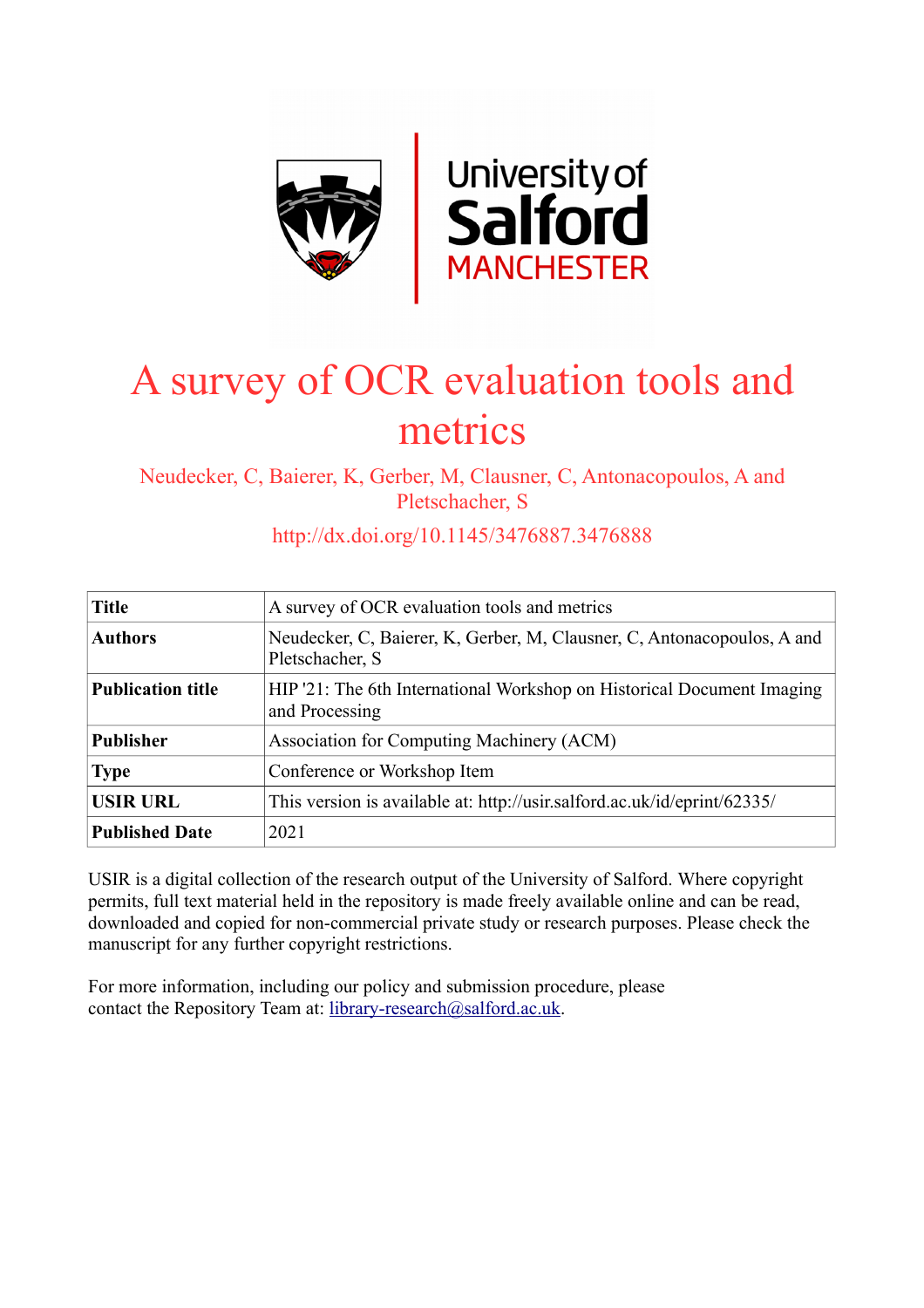# A survey of OCR evaluation tools and metrics

[Clemens Neudecker](https://orcid.org/0000-0001-5293-8322) [Konstantin Baierer](https://orcid.org/0000-0003-2397-242X) [Mike Gerber](https://orcid.org/0000-0003-2167-4322) www.staatsbibliothek-berlin.de Staatsbibliothek zu Berlin - Preußischer Kulturbesitz Berlin, Germany

# ABSTRACT

The millions of pages of historical documents that are digitized in libraries are increasingly used in contexts that have more specific requirements for OCR quality than keyword search. How to comprehensively, efficiently and reliably assess the quality of OCR results against the background of mass digitization, when ground truth can only ever be produced for very small numbers? Due to gaps in specifications, results from OCR evaluation tools can return different results, and due to differences in implementation, even commonly used error rates are often not directly comparable. OCR evaluation metrics and sampling methods are also not sufficient where they do not take into account the accuracy of layout analysis, since for advanced use cases like Natural Language Processing or the Digital Humanities, accurate layout analysis and detection of the reading order are crucial. We provide an overview of OCR evaluation metrics and tools, describe two advanced use cases for OCR results, and perform an OCR evaluation experiment with multiple evaluation tools and different metrics for two distinct datasets. We analyze the differences and commonalities in light of the presented use cases and suggest areas for future work.

# CCS CONCEPTS

• Applied computing → Optical character recognition; Document analysis; Graphics recognition and interpretation; • Information systems  $\rightarrow$  Digital libraries and archives.

# **KEYWORDS**

optical character recognition, evaluation, accuracy, metrics

[Christian Clausner](https://orcid.org/0000-0001-6041-1002) [Apostolos Antonacopoulos](https://orcid.org/0000-0001-9552-0233) [Stefan Pletschacher](https://orcid.org/0000-0003-0541-0968) www.primaresearch.org Pattern Recognition and Image Analysis Lab (PRImA) University of Salford Greater Manchester, United Kingdom

## 1 INTRODUCTION

The efficient, transparent and informative evaluation of the quality of the results of Optical Character Recognition (OCR) is challenging in multiple respects. Established methods require Ground Truth (GT) data to serve as a reference for the desired result quality. Against the background of mass digitization $^1$  $^1$ , where millions of pages of documents are digitized and OCRed, this is neither feasible nor affordable. Especially in the context of historical documents, the creation of GT requires specialised skills and is far too timeconsuming to perform on a sufficiently large scale.

A further difficulty lies in the fact that standards or established conventions that provide clear and uniform guidelines for the creation of GT for historical documents are only partially available. There remain various un- or underspecified cases that can occur when assessing OCR quality. Examples include: ligatures that can be recognized either as individual codepoints or as a combination of codepoints, characters that cannot be represented by a single codepoint, the encoding of special characters $^2$  $^2$  that are not included in the Unicode standard and for which extensions such as  $MUFI<sup>3</sup>$  $MUFI<sup>3</sup>$  $MUFI<sup>3</sup>$ other codepoints from the Private Use Area<sup>[4](#page-1-3)</sup> must be used, and the treatment of punctuation and spaces. The OCR-D Ground Truth Guidelines [\[3\]](#page-6-0) are an attempt to mediate between the OCR community and the needs of (scholarly) users of OCR results and to establish according specifications and guidelines.

In summary, established procedures and metrics for GT-based quality assessment of OCR results do not provide satisfactory answers when it comes to some of the more detailed questions that arise for historical documents. In addition, the extensive GT-based evaluation of large collections as are OCRed in the context of mass digitization is not feasible. The question to which extent OCRconfidence values and sample-based statistical evaluations can provide meaningful, reliable and comparable statements needs to be more systematically investigated. Finally, the quality of layout analysis seems to be insufficiently covered by established metrics.

This paper aims to raise and discuss issues of transparency and better direct comparability of OCR evaluation by identifying gaps and ambiguities in current methods and by putting the meaningfulness of OCR evaluation results more into the context of actual use cases for OCR results. The observations and analysis are drawn from

<span id="page-1-0"></span><sup>&</sup>lt;sup>1</sup>Google estimated in 2010 that there are around 130M unique books published (cf. [http://booksearch.blogspot.com/2010/08/books-of-world-stand-up-and-be](http://booksearch.blogspot.com/2010/08/books-of-world-stand-up-and-be-counted.html)[counted.html\)](http://booksearch.blogspot.com/2010/08/books-of-world-stand-up-and-be-counted.html) and digitized 40M in October 2019: [https://www.blog.google/products/](https://www.blog.google/products/search/15-years-google-books/) [search/15-years-google-books/.](https://www.blog.google/products/search/15-years-google-books/) <sup>2</sup>[https://ocr-d.de/en/gt-guidelines/trans/ocr\\_d\\_koordinationsgremium\\_codierung.](https://ocr-d.de/en/gt-guidelines/trans/ocr_d_koordinationsgremium_codierung.html)

<span id="page-1-1"></span>[html.](https://ocr-d.de/en/gt-guidelines/trans/ocr_d_koordinationsgremium_codierung.html)

<span id="page-1-2"></span><sup>3</sup>Medieval Unicode Font Initiative. [https://folk.uib.no/hnooh/mufi/.](https://folk.uib.no/hnooh/mufi/)

<span id="page-1-3"></span><sup>4</sup>Unicode Standard, Chapter 16: Special Areas and Format Characters.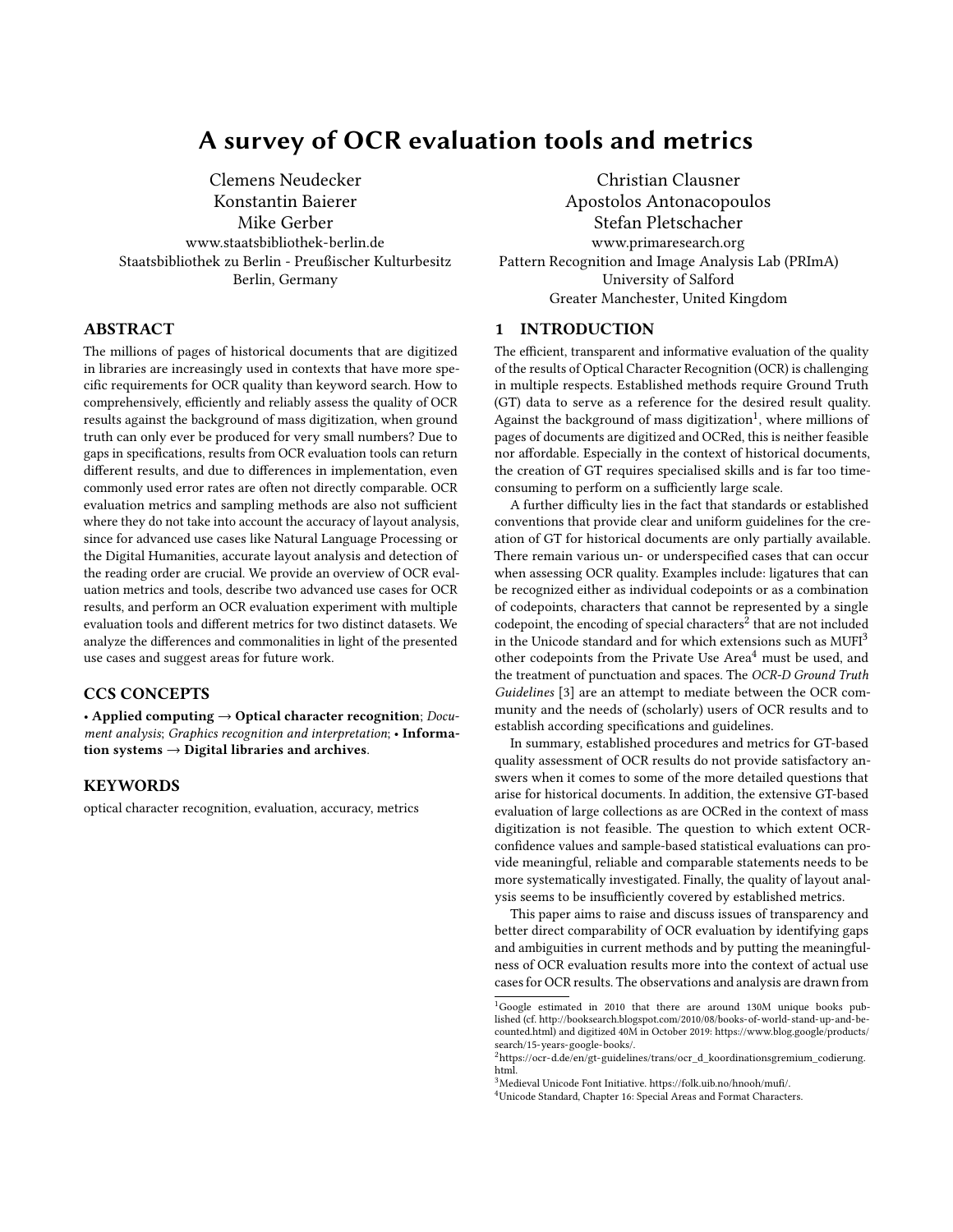the authors' experience of working with very large and significant collections and interacting with scholars in the domains discussed. It is hoped that this study will lead to the development and adoption of more appropriate and useful evaluation methodologies.

The paper is structured as follows: Section 2 briefly discusses two use cases for OCR. Section 3 gives an overview of the stateof-the-art and common software tools for OCR evaluation. It also discusses alternative approaches to OCR evaluation. In section 4, an OCR evaluation experiment is presented where five common OCR evaluation tools are applied in the OCR evaluation of two datasets and the results are compared and discussed. To the best of the authors' knowledge this is the first such experiment to methodically compare evaluation results. Section 5 concludes the paper with a summary and suggestions for future work.

## 2 USE CASES

With the wider availability of digitized documents, the usage of OCR results in digital libraries has shifted from simple indexing and keyword search to supporting more advanced use cases such as Natural Language Processing (NLP) or Text and Data Mining (TDM). Digital Humanities (DH) scholars now also have great interest in the computational analysis and study of digitized historical documents.

# 2.1 Natural Language Processing

An early study of the impact of OCR errors on downstream tasks in NLP is [\[18\]](#page-6-1), where problematic cascading effects of errors throughout the stages of a NLP pipeline are observed. Named Entity Recognition (NER), the automatic recognition of proper names in texts, is a classic use case of NLP and a key technology for accessing the content of digital library collections. Search terms of user queries often include names of persons or places as well as dates [\[9\]](#page-6-2), but so far, the enrichment of OCR results in digital libraries with NER is still rarely done on a production scale. The reason for this is that the success rate is usually considered too low based on already unsatisfactory OCR results [\[14\]](#page-6-3). For the accuracy of NER, the OCR quality of the texts plays a decisive role. [\[11\]](#page-6-4) created a dataset for NER and integrated different classes of OCR errors into it. They observed a drop in accuracy of the NER from 90% to 60% when the word error rate was increased from 1% to 7% and the character error rate was increased from 8% to 20%, respectively. An evaluation of the submitted systems of the Shared Task HIPE came to similar results regarding the dependency of NER results and OCR quality for historical texts [\[10\]](#page-6-5). In addition to recognizing named entities, linking them to knowledge bases (named entity linking, NEL) can be used to disambiguate ambiguous proper names. Here, OCR quality plays a significant role as well [\[22\]](#page-6-6). Good OCR quality is also crucial for other NLP tasks [\[19\]](#page-6-7), [\[37\]](#page-6-8).

# 2.2 Digital Humanities

DH scholars apply computational tools and methods for research purposes in the humanities and cultural studies. DH can benefit from digitized historical documents because they are more readily available and quantitative methods can be applied to the texts to address research questions. However, to prevent OCR errors from skewing results, researchers depend on high quality digitized texts where errors can be transparently tracked. A qualitative study

conducted with historians shows that this is a major problem in practice [\[35\]](#page-6-9). Three of four respondents said they did not publish their quantitative studies based on digitized documents because they were potentially untrustworthy and the results could be challenged. In a quantitative study by [\[12\]](#page-6-10), while OCR quality did not affect topic modeling as significantly, it did affect other statistical techniques typically used in DH such as collocation analysis and stylometry (especially when OCR accuracy was below 70%-75%). [\[30\]](#page-6-11) collected the requirements for digitized full texts from the perspective of DH and formulated a research agenda for historical OCR, including a recommendation that is addressed directly to researchers in computer vision: "Formulate standards for annotation and evaluation of document layout".

# 3 OCR EVALUATION: METHODS AND METRICS

A wide variety of metrics are available in the form of scientific papers and, in some cases, also as open implementations, but they only ever provide a partial perspective on the quality of OCR. In this section, the most prominent and commonly used metrics and tools are discussed.

# 3.1 State-of-the-art

Current methods for determining the quality of text recognition systems which are the most widely used in the scientific community (IAPR-TC11: Reading Systems) go back to the doctoral thesis of Stephen V. Rice [\[25\]](#page-6-12). Here the determination of the OCR quality is understood as a manipulation of character strings, which are transformed by an edit distance algorithm. For efficiency reasons, Rice recommends Ukkonen's algorithm [\[36\]](#page-6-13), a version of the Levenshtein distance [\[17\]](#page-6-14) optimized for long strings, for evaluation of OCR. Rice further distinguishes Character Accuracy and Word Accuracy, and considers special cases such as Non-Stopword Accuracy or Phrase Accuracy (accuracy over a sequence of k words). For the OCR evaluations held by the Information Science Research Institute (ISRI) of the University of Nevada, Las Vegas between 1992-1996, the methods from Rice were implemented in the ISRI Evaluation Tools<sup>[5](#page-2-0)</sup> [\[26\]](#page-6-15), which have since become the standard tool for measuring the quality of OCR in scientific articles and competitions. Between 2015 and 2016, the ISRI Evaluation Tools were updated with support for the Unicode character set [\[28\]](#page-6-16).

Frequently, not the character accuracy, but the Character Error Rate (CER) is used. CER is the inverted accuracy, and defined as  $CER = (i + s + d)/n$ , where *n* is the total number of characters, *i* the minimal number of character insertions, s the substitutions and d the deletions required to transform the reference text into the OCR output.<sup>[6](#page-2-1)</sup> [\[16\]](#page-6-17) propose an "end-to-end measure" which is based on the CER, but with alignment between GT and OCR results in a way that makes it configurable whether differences in the reading order or the over-/under-segmentation of text lines are penalized.

Major contributions to the evaluation of OCR have been made by the PRImA (Pattern Recognition & Image Analysis Research Lab) research group at the University of Salford, UK. At an early stage, several standards for the labeling and evaluation of OCR

<span id="page-2-0"></span> $5$ [https://code.google.com/archive/p/isri-ocr-evaluation-tools/.](https://code.google.com/archive/p/isri-ocr-evaluation-tools/)

<span id="page-2-1"></span><sup>6</sup>[https://sites.google.com/site/textdigitisation/qualitymeasures/computingerrorrates.](https://sites.google.com/site/textdigitisation/qualitymeasures/computingerrorrates)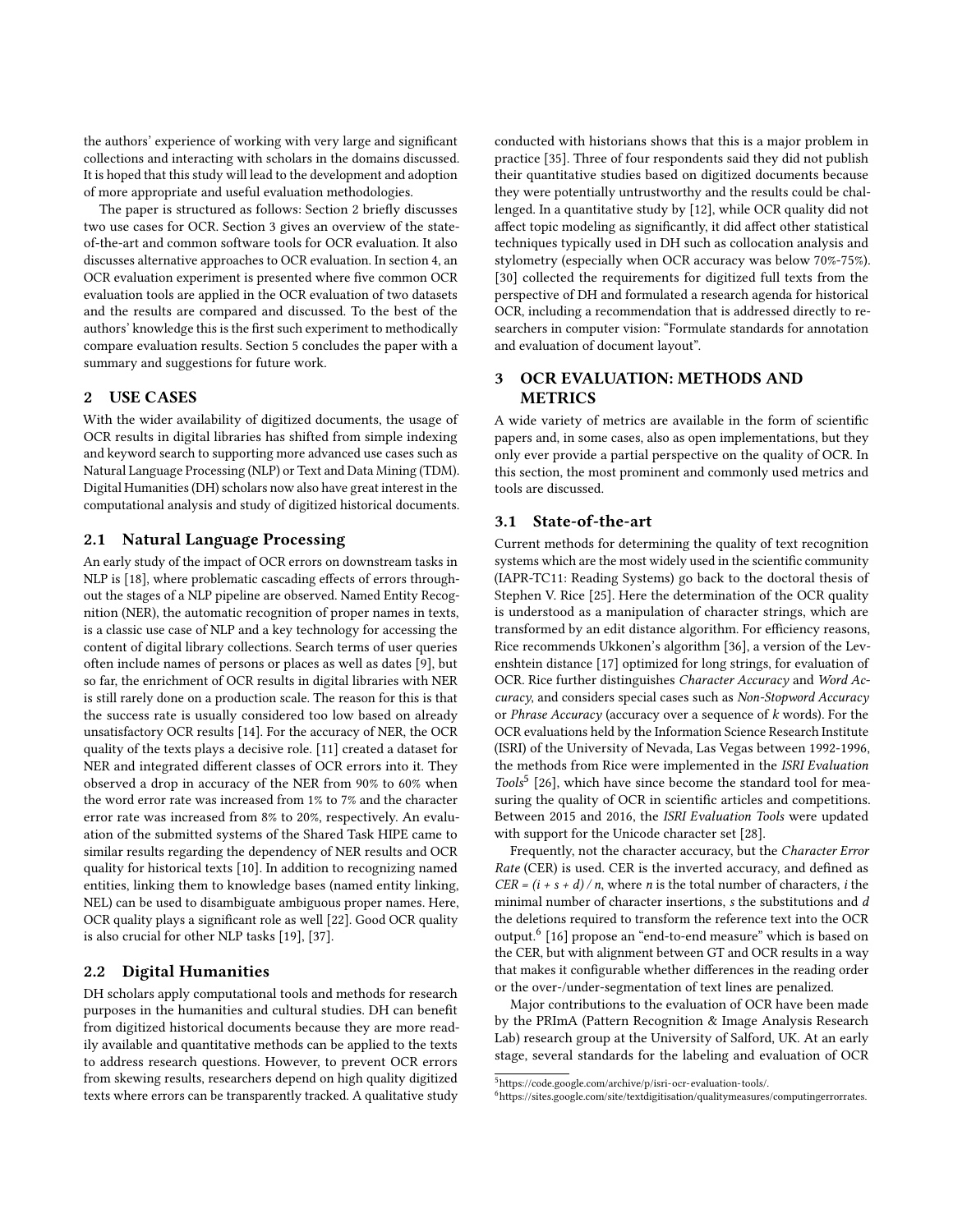data were developed there. The PAGE (Page Analysis and Ground-Truth Elements) format [\[21\]](#page-6-18) is an XML-based standard for GT that can capture granular information for image features as well as for the structure of the layout and reading order. PRImA developed tools $^{7}$  $^{7}$  $^{7}$  for objective evaluation of document analysis and recognition, among others for layout analysis [\[5\]](#page-6-19) and the evaluation of the reading order [\[6\]](#page-6-20) as well as a Flexible Character Accuracy (FCA) if the reading order is not correctly recognized [\[8\]](#page-6-21).

A common strategy to gain insight into the quality of OCR but reduce the amount of GT required for evaluation is to apply (random) sampling. When selecting samples, particular care should be taken to apply procedures that achieve a reasonable degree of representativeness when determining OCR quality statistically, e.g. in a Bernoulli Experiment [\[38\]](#page-6-22). An advantage of this method is that the calculation based on randomized samples allows a statistically reliable statement, which would not be given by a manual selection of test pages. A significant implicit disadvantage is that the manual checking of individual characters and thus the manual search for text correspondences in the original mostly disregards the quality of layout analysis. Thus, in the end OCR quality is determined without considering the reading order. On the other hand, a randomized sample can also be disadvantageous since not every aspect of a document is equally important: within a newspaper, an incorrect heading of an article may have more adverse impact to further analysis than an error in an advertisement.

Systematic studies of OCR quality in the context of mass digitization are presented by [\[34\]](#page-6-23) and [\[13\]](#page-6-24). [\[34\]](#page-6-23) examined the OCR quality of the digitized newspaper archive of the British Library with regard to CER and WER and propose a significant-word-accuracy-rate, which only considers how many significant words are among the incorrectly recognized words, i.e. words that are relevant for capturing the document content. [\[13\]](#page-6-24) presents a study of the most important factors influencing OCR quality for the Australian Newspaper Digitisation Program. The study gives recommendations on ways for OCR improvement, e.g. by integrating lexicons. However, the effectiveness of frequency-based language models in OCR is limited [\[31\]](#page-6-25) and in the case of historical language, suitable language resources are sparse.

The IMPACT project [\[2\]](#page-6-26) produced multiple tools for OCR evaluation in the context of historical document digitisation. The NCSR Evaluation Tool<sup>[8](#page-3-1)</sup> is based on the ISRI Evaluation Tools and extends them to support UTF-8, UTF-16 and the Figure of Merit. Figure of Merit is a metric that aims to quantify the effort required for manual post-correction of OCR [\[15\]](#page-6-27). For this purpose, substitutions are weighted 5 times higher than deletions, since they are correspondingly more difficult to detect and correct. Furthermore, the tool ocrevalUAtion<sup>[9](#page-3-2)</sup> was developed for comparison between GT and OCR results as well as between different OCR results in most common formats. It computes CER/WER according to Rice's method, as well as unordered WER. The Qurator project [\[24\]](#page-6-28) created the tool dinglehopper<sup>[10](#page-3-3)</sup> that can be used for transparent GT-based evaluation of OCR quality using CER/WER. It offers a visualization of incorrectly recognized characters in a side-by-side comparison of

GT and OCR results for manual inspection of OCR errors, so that problems in layout analysis or even GT can be easily identified.

## 3.2 Alternative Approaches

[\[1\]](#page-6-29) developed a GT-free heuristic to determine the OCR quality of 19th century English business literature based on the relative frequency of numbers and words in a lexicon. For this purpose, they proposed a simple quality (SQ) score, which is calculated from the ratio of "good" words (words that occur in a dictionary) to all words. One problem with this approach in the context of historical documents is that there are few suitable historical dictionaries available that would allow valid historical spellings correctly recognized in the course of OCR to be placed in the category of "good" words.

An approach for GT-free evaluation from image pre-processing is that of [\[29\]](#page-6-30), who use machine learning to derive models from a small set of GT (image and evaluation), which can then be transferred to new data. This is applied for OCR quality assessment by [\[7\]](#page-6-31), who evaluated different classifiers for predicting the expected OCR quality based on small amounts of GT and achieved a mean error of prediction compared to GT between 2.6% and 11%.

[\[32\]](#page-6-32) propose two metrics for GT-free OCR evaluation: they consider confidence values of the OCR algorithm under a Student's t-distribution, and lexicality using document-specific language profiles such as those by [\[23\]](#page-6-33), which also take into account historical spelling variants. They show a strong correlation between the distribution of spelling variants and OCR errors and demonstrate how the profiles can improve OCR post-correction. [\[27\]](#page-6-34) compare OCR quality using cross-alignment with a second OCR for reference and find that they can predict OCR quality more faithfully using that method than the confidence scores produced by the OCR engine.

To summarize, while alternatives to GT-based OCR evaluation exist, they mostly require some alternative (e.g. language) resource, which may itself be sparse in the historical context. Furthermore, none of the approaches discussed can capture layout analysis performance to the extent required by the use cases presented in section 2. Accordingly, while alternative approaches may be well-suited for the particular contexts in which they were created, they can not alleviate the challenges and needs set out in sections 1 and 2.

#### 4 EXPERIMENT

We conduct an experiment to determine if and where common methods and metrics for OCR evaluation differ or coincide in their assessment of OCR results for diverse historical documents on the basis of two distinct datasets. Five OCR evaluation tools discussed in section 3 are included in this comparison: from the PRImA group, we used both the TextEval and LayoutEvaluation software, where LayoutEvaluation is currently the only software we tested that comprehensively captures layout analysis performance, dinglehopper from the Qurator project, IMPACT's ocrevalUAtion and the current implementation of the ISRI tools, ocreval. We also publish the source code to replicate our results.<sup>[11](#page-3-4)</sup>

#### 4.1 Datasets

For the experiment, we use two datasets: the first set contains historical book pages from the IMPACT Dataset [\[20\]](#page-6-35) while the second

<span id="page-3-0"></span><sup>7</sup>[https://www.primaresearch.org/tools/PerformanceEvaluation.](https://www.primaresearch.org/tools/PerformanceEvaluation)

<span id="page-3-1"></span> $^8$ [https://users.iit.demokritos.gr/~bgat/OCREval/.](https://users.iit.demokritos.gr/~bgat/OCREval/)

<span id="page-3-2"></span><sup>9</sup>[https://github.com/impactcentre/ocrevalUAtion.](https://github.com/impactcentre/ocrevalUAtion)

<span id="page-3-3"></span> $^{10}\mathrm{https://github.com/qurator-spk/dinglehopper.}$  $^{10}\mathrm{https://github.com/qurator-spk/dinglehopper.}$  $^{10}\mathrm{https://github.com/qurator-spk/dinglehopper.}$ 

<span id="page-3-4"></span><sup>11</sup>[https://github.com/cneud/hip21\\_ocrevaluation.](https://github.com/cneud/hip21_ocrevaluation)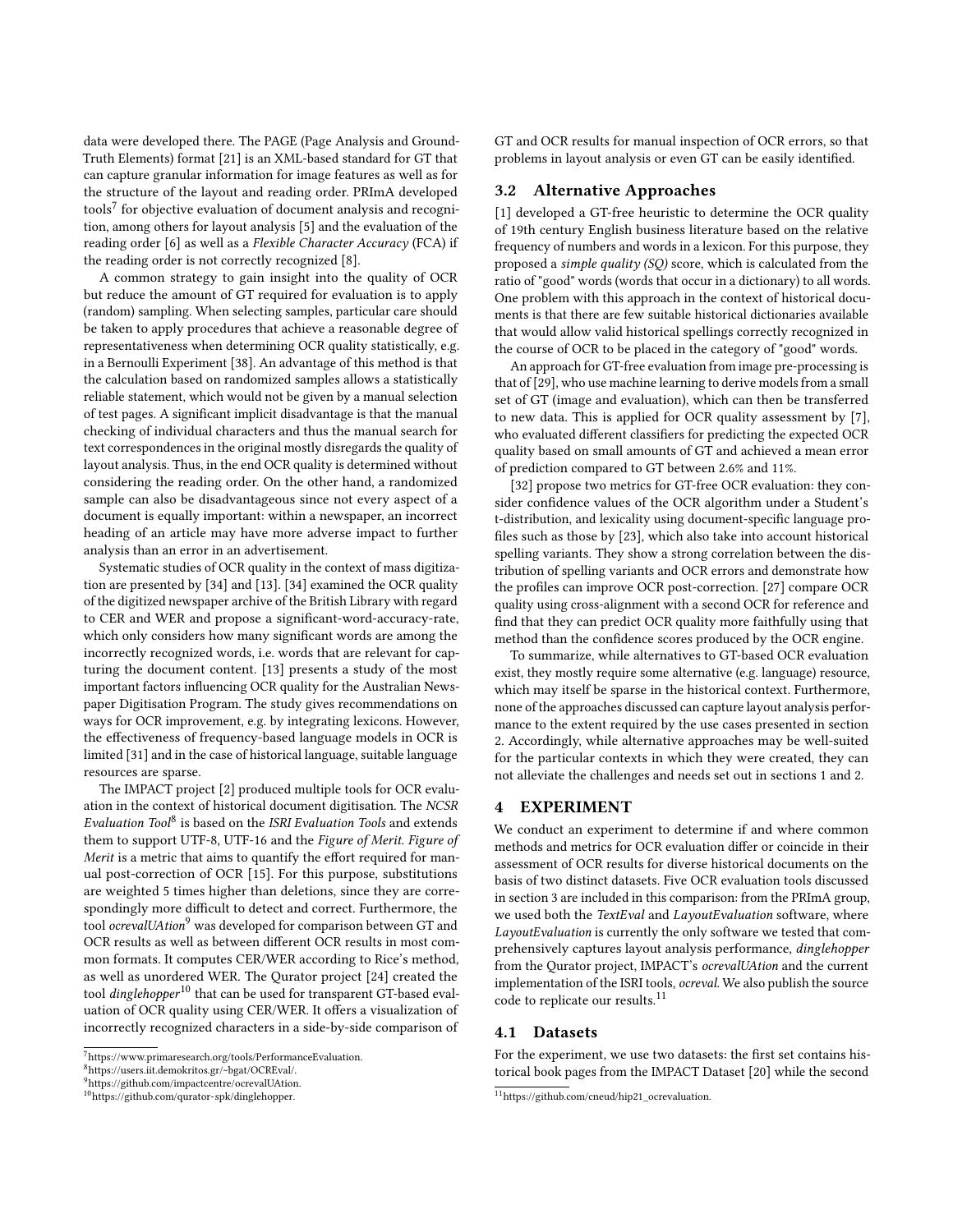set contains digitized historical newspapers from the Europeana Newspapers Project (ENP) Dataset [\[4\]](#page-6-36). Both datasets contain mixed fonts, with a majority being in Fraktur. It should be noted that the IMPACT and ENP datasets are of unique significance as they have been designed to be representative both of the issues present in the collections of the most prominent European libraries and of the digitization priorities of those libraries.

OCR results for both datasets were produced with the OCR software Tesseract<sup>[12](#page-4-0)</sup>, version 4.1.0, in two runs: once using a specific model for historical fonts trained on the GT4HistOCR dataset [\[33\]](#page-6-37) for all pages irrespective of language, and, in a second run, with language models from  $tessdata^{13}$  $tessdata^{13}$  $tessdata^{13}$ . In both cases,  $ALTO^{14}$  $ALTO^{14}$  $ALTO^{14}$  was used as the OCR output format. Additionally, the OCR confidence scores for each page were extracted for comparison.

#### 4.2 Results

The ALTO OCR results were directly evaluated using the PAGE GT with the tools TextEval, LayoutEvaluation, dinglehopper and ocreval-UAtion, which all support both formats. For ocreval, the PAGE GT and the ALTO OCR need to be transformed into a UTF-8 plain text file, which can introduce a source of error in the OCR evaluation, e.g. when the reading order is ignored. For the LayoutEvaluation, a binarized image is required as an additional input. All evaluations except LayoutEvaluation were carried out on a Ubuntu Linux machine with a 4-core CPU and 64 GiB of RAM. LayoutEvaluation is a Windows-only program and was run on a 4-core machine with 16 GiB of RAM. While the evaluation of the IMPACT dataset was completed within a few hours, the evaluation of the ENP newspaper data took several days, and various evaluation tools (TextEval, dinglehopper, ocreval) crashed with out-of-memory exceptions on CER calculation for pages exceeding 60k characters. Generally, computation of CER can take hours for pages with >20k characters, which is the case for 140 of the 465 in the ENP dataset. On the contrary, none of the documents in the IMPACT dataset exceeds the amount of 2,609 characters per page. This has implications on performance evaluation in mass digitization of especially historical newspapers, and informed judgements must be made possible about when it is worth it or required to run more expensive metrics.

We provide the full results<sup>[15](#page-4-3)</sup> of evaluation runs with five tools for the OCR results with the models GT4HistOCR and tessdata each for 378 IMPACT pages and 465 ENP pages. For comparison, success rates and OCR confidence scores were inverted to error rates. Where evaluation tools reported error rates greater than 100%, these were clipped to 1.

Figure [1](#page-5-0) displays four plots that provide different angles at the evaluation results. In the top left chart, we see the inverse confidence and CER metrics for the ENP dataset processed with tessdata models. OCR confidence has at best a slight correlation with CER in the low range but is otherwise not indicative of accuracy. CER roughly follows a common trend, with dinglehopper varying slightly because of different alignment and normalizations, and FCER being more optimistic than the other CER values because of its resistance

to segmentation errors. Generally there is considerable heterogeneity observed between the reported CER scores though.

In the top right, we see CER, WER and LayoutEval metrics plotted for the ENP dataset processed with tessdata models. WER is expectedly larger than CER throughout and there is an apparent relation between CER and layout success rate.

In the bottom left, one can observe the CER and layout success rate for both ENP and IMPACT datasets. Two data points where removed due to errors in the processing. It becomes again clear that there is a correlation between text and layout success rate. The graph is sorted by the ascending CER for both datasets, and the layout success does have a correspondence with it, while the lines for layout quality for ENP and IMPACT datasets also indicate the presence of segmentation errors for both datasets that are not equally well captured by the CER.

In the bottom right, we show the calculated mean standard deviation for the various metrics that were evaluated.

In figure [2,](#page-5-1) we see the mean deviation of the various error rates we evaluated. We see that CER produced by dinglehopper has the least variance, followed by the four PRImA LayoutEval measures. On the opposite side, ocrevalUAtion's CER has the highest variance, even more so than the various WER measures where we expect a higher variance, since they are based on the CER measures.

Due to time and space constraints, we are not able to dive further into the details of the evaluation results here. We plan to do so in future work, and with the release of all evaluation experiment data, invite and encourage others to investigate the results more closely.

#### 5 CONCLUSION

Looking back, it becomes clear that multiple dimensions must be taken into account when evaluating OCR quality. Within the context of mass-digitization, the creation of GT for every page is far too costly and labour-intensive. But the confidence scores of the OCR engines must be looked at with caution. While alternative and GT-free approaches to OCR evaluation exist, they often rely on the availability of other suitable (e.g. language) resources. However, where such language resources are unavailable or not tailored to the requirements of historical documents, the aptitude of such methods for OCR evaluation remains limited. A technique to reduce the amount of GT for evaluation lies in quality assessment or even prediction techniques based on comparatively small but representative samples for which GT is needed.

Another main point of discussion is the comparability of OCR evaluation results. Based on the experiments carried out, we can establish that even "standardized" metrics such as CER/WER can not be compared directly between different implementations in evaluation tools. The main reasons are manifold: first, when the PAGE GT contains a defined reading order, but not all evaluation tools support it. Accordingly, the transformation of the PAGE GT to plain text can itself be a source of error, such as when the reading order is not taken into account during conversion. Secondly, TextEval, ocrevalUAtion and dinglehopper apply normalization for special Unicode codepoints occurring in historical texts, so for example, the recognition of decomposed ligatures is handled differently in different tools or even the same tool with a different configuration.

<span id="page-4-0"></span><sup>12</sup>[https://github.com/tesseract-ocr/tesseract.](https://github.com/tesseract-ocr/tesseract)

<span id="page-4-1"></span> $^{13}{\rm https://github.com/tesseract-ocr/tessdata.}$  $^{13}{\rm https://github.com/tesseract-ocr/tessdata.}$  $^{13}{\rm https://github.com/tesseract-ocr/tessdata.}$ 

<span id="page-4-2"></span><sup>14</sup>[https://www.loc.gov/standards/alto/.](https://www.loc.gov/standards/alto/)

<span id="page-4-3"></span><sup>15</sup>[https://github.com/cneud/hip21\\_ocrevaluation.](https://github.com/cneud/hip21_ocrevaluation)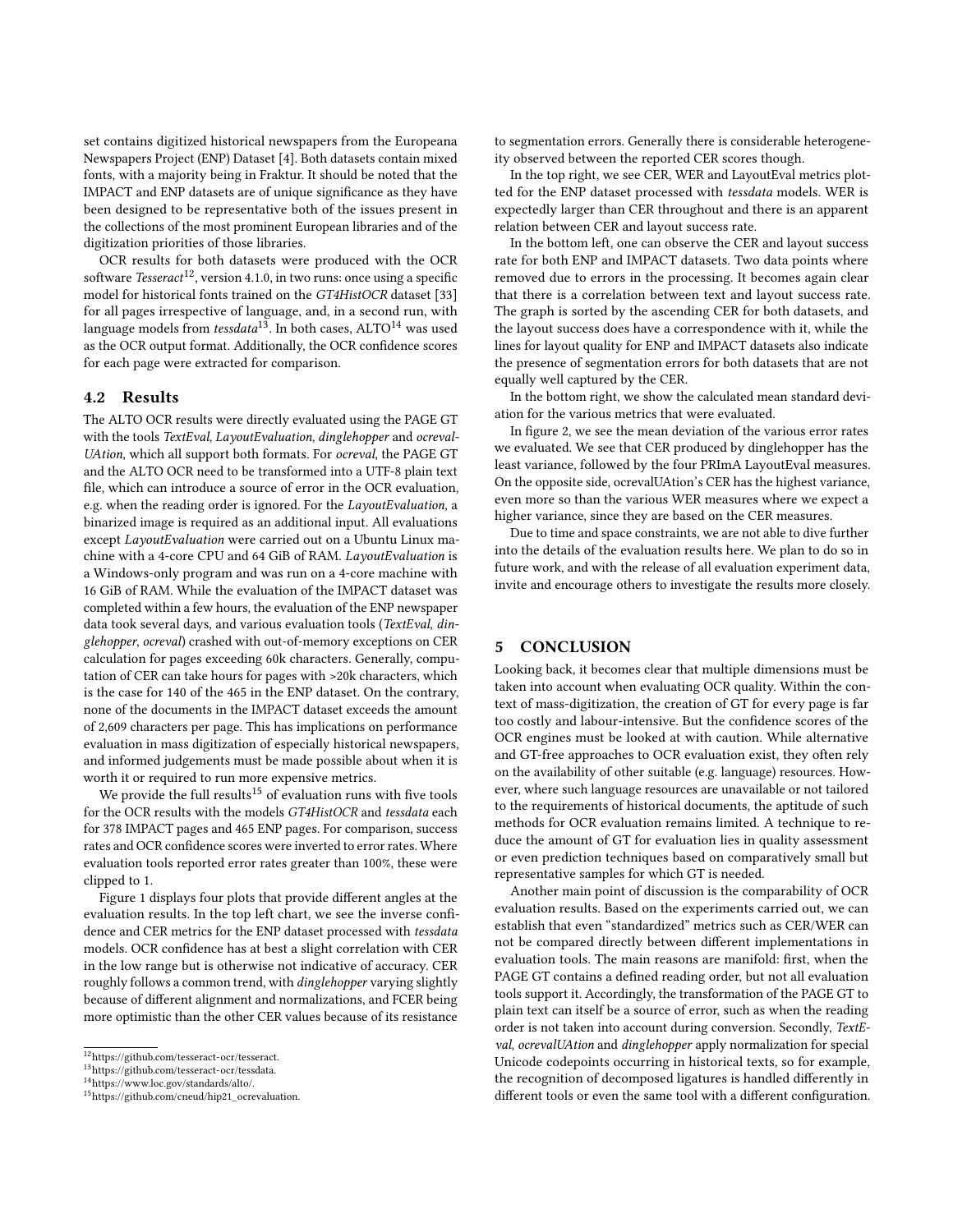<span id="page-5-0"></span>

Figure 1: Plots for various OCR evaluation experiment outputs (top left: comparison of CER metrics for IMPACT dataset processed with tessdata models; top right: CER/WER/LayoutEvaluation metrics for the ENP dataset processed with tessdata models; bottom left: CER/LayoutEvaluation metrics for both IMPACT and ENP processed with tessdata models; bottom right: CER for ENP processed with tessdata models vs GT4HistOCR model (all charts plot documents sorted by PRImA CER); TODO: mean deviation of all evaluation measures across all datasets

<span id="page-5-1"></span>

Figure 2: Mean deviation of all evaluation measures across all datasets

Quality requirements for OCR results vary greatly depending on the intended use. While the quality of layout analysis is of little importance for keyword search, it is often crucial for digital scholarship or linguistic analysis of OCR results. Evaluation tools provide different perspectives and only partial statements about all relevant aspects of OCR quality. A solution can be the definition of standard evaluation profiles for particular use cases.

The importance of the layout analysis for the OCR results is not sufficiently considered by most metrics, and suitable concepts and standards that capture the quality of layout analysis in a uniform way have not yet been systematically adopted. A main barrier for this is the complex examination of the multi-layered quality aspects and use cases. For documents with challenging layout and advanced use cases that rely on the correct reading order, the meaningfulness of metrics that do not comprehensively capture the quality of layout analysis must be considered insufficient.

Digitization managers and DH scholars require clear OCR evaluation standards that are sufficiently uniform to be comparable but also comprehensive enough to allow adequate assessments